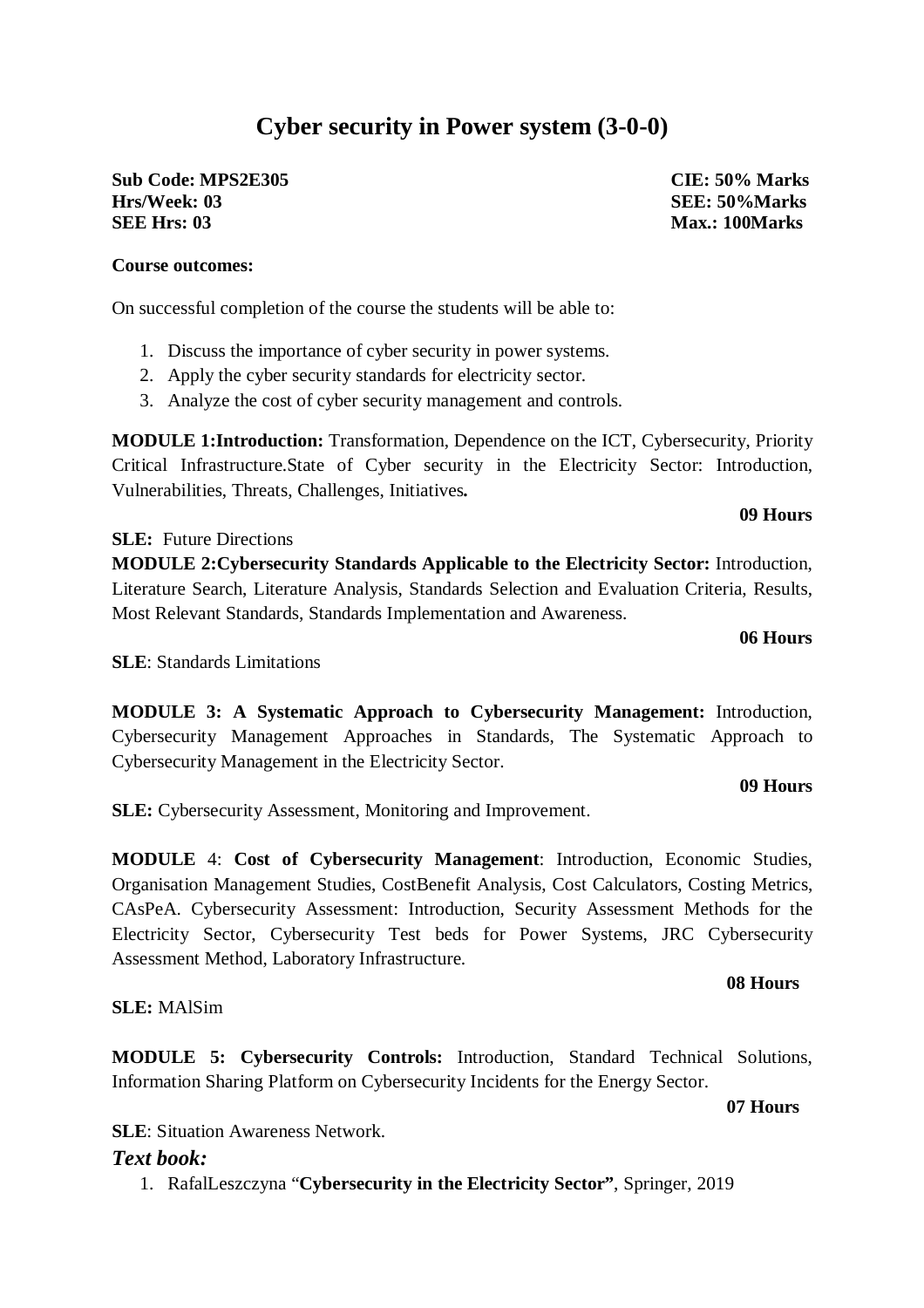# **Digital Control Systems (3-0-0)**

**Sub Code: MPS1E204 CIE: 50%Marks Hrs/week: 3+0+0 SEE:50%Marks SEE Hrs: 3 Maxmarks : 100**

# **Course Outcomes**

On successful completion of the course, students will be able to:

- 1. Understand, analyze and apply knowledge of control engineering and mathematics in industrial problems
- 2. Analyze digital control systems using transform techniques
- 3. Analyze digital control systems using state-space methods.
- 4. Design, digital control systems using transform techniques and state-space methods
- 5. Analyze the concepts of nonlinear digital control systems.

**MODULE 1: Introduction to digital control systems and Z- Transform Techniques:** Introduction, Discrete time system representation, data conversion and quantization, sample and Hold devices, mathematical modeling of the sampling process, data reconstruction and filtering of sampled signals, zero-order hold, the first-order hold, aliasing and folding, choice of the sampling period – Z-transform, Inverse Z-transform, pulse transfer and z-transfer function, pulse transfer function of the ZOH, solution of difference equation, response of discrete-data control system.

### **08 Hours**

**SLE:** Choice of the sampling period

**MODULE 2: Analysis using Z- Transform Techniques:** Comparison of time responses of continuous data and discrete data systems, steady state error analysis of digital control systems, correlation between time response and root locations in the s-plane and the z-plane, constant damping factor and constant damping ratio loci, dead beat response at the sampling instants, root loci for digital control systems, effect of adding poles and zeroes to the openloop transfer function

#### **08Hours**

**SLE:** Practical issues with deadbeat response design

**MODULE 3: Discrete state space model:** State equations of discrete-data systems with sample and hold devices, state equations of digital systems with all digital elements, different state variable models, digital simulation and approximation, state transition equations, state diagrams of digital systems, Decomposition of discrete data transfer functions, Controllability and observability of discrete data systems, relation between observability, controllability and transfer functions, Controllability and observability versus sampling period.

**08 Hours**

**SLE:** Stability of discrete state space models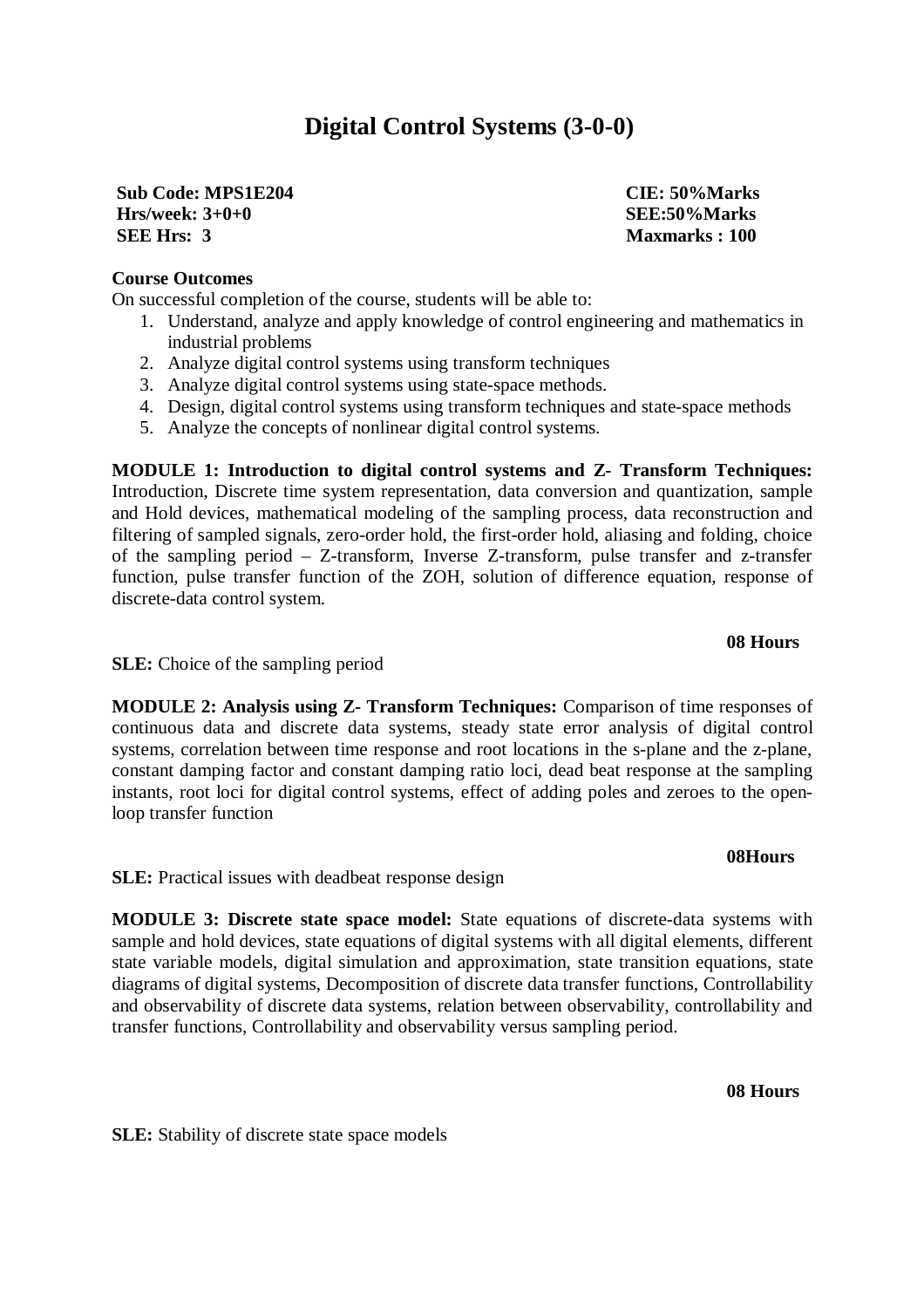**MODULE 4: Discrete state space model- Controller Design:** Controller Design using Discrete-time state model, Pole placement design by state feedback, Full order and reduced order observer design, design of digital control systems with state feedback and dynamic output feedback, realization of state feedback by dynamic controllers. Introduction to Multivariable & Multi-input Multi-output (MIMO) Digital Control Systems

### **08 Hours**

**SLE:** Set point tracking controller

**MODULE 5: Nonlinear Digital control systems:** Discretization of nonlinear systems, Extended linearization by input redefinition, input and state, Equilibrium of nonlinear discrete-time systems, Lyapunov stability theory, Lyapunov functions, Stability theorem, Rate of convergence, Lyapunov stability of linear systems, Lyapunov's linearization method, Instability theorems, Discrete-time nonlinear controller design

### **07 Hours**

SLE: - Extended linearization using matching conditions

# *Text Books*

- *1.* Benjamin C. Kuo, *Digital control systems*, Second *edition (Indian), Oxford University Press, 2012.*
- 2. *Franklin, Powell, Workman, Digital* Control of Dynamic Systems, Pearson Education Third, 2006.
- 3. M. Gopal, *Digital Control and State Variable Methods*, Tata McGraw Hill Publication Limited, 2008.

## *References*

- 1. Ogata, *Discrete-time Control Systems*, Prentice hall, Second edition, 2005.
- 2. M. Gopal, *Digital Control Engineering* New Age International,2006.
- 3. R. J. Vacaro, *Digital Control: A State Space Approach*, McGraw-Hill Higher Education, 1995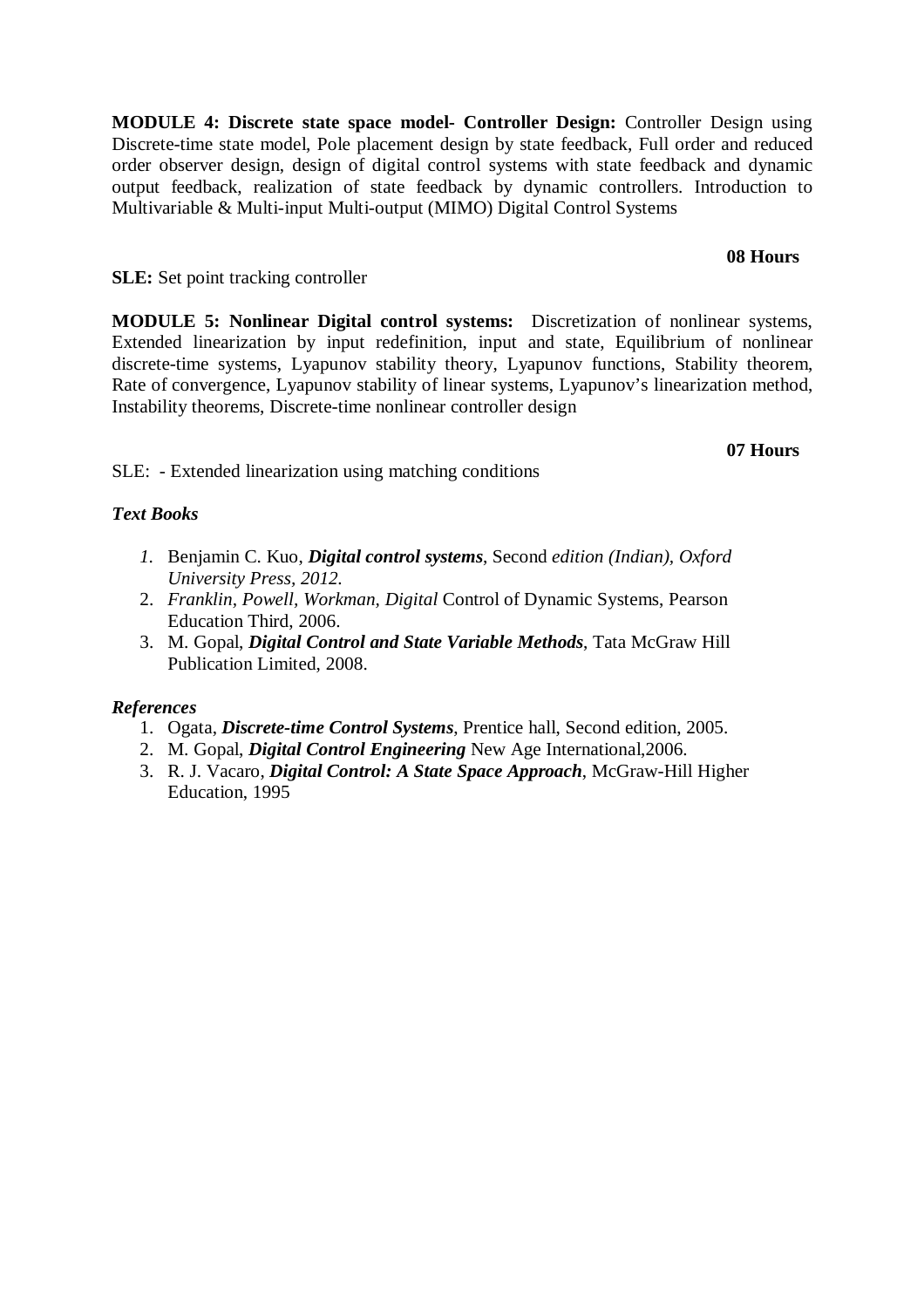# **Digital Control Systems (3-0-0)**

**Sub Code: MCD2E404 CIE: 50%Marks Hrs/week: 3+0+0 SEE:50%Marks SEE Hrs: 3 Maxmarks : 100**

# **Course Outcomes**

On successful completion of the course, students will be able to:

- 6. Understand, analyze and apply knowledge of control engineering and mathematics in industrial problems
- 7. Analyze digital control systems using transform techniques
- 8. Analyze digital control systems using state-space methods.
- 9. Design, digital control systems using transform techniques and state-space methods
- 10. Analyze the concepts of nonlinear digital control systems.

**MODULE 1: Introduction to digital control systems and Z- Transform Techniques:** Introduction, Discrete time system representation, data conversion and quantization, sample and Hold devices, mathematical modeling of the sampling process, data reconstruction and filtering of sampled signals, zero-order hold, the first-order hold, aliasing and folding, choice of the sampling period – Z-transform, Inverse Z-transform, pulse transfer and z-transfer function, pulse transfer function of the ZOH, solution of difference equation, response of discrete-data control system.

### **08 Hours**

**SLE:** Choice of the sampling period

**MODULE 2: Analysis using Z- Transform Techniques:** Comparison of time responses of continuous data and discrete data systems, steady state error analysis of digital control systems, correlation between time response and root locations in the s-plane and the z-plane, constant damping factor and constant damping ratio loci, dead beat response at the sampling instants, root loci for digital control systems, effect of adding poles and zeroes to the openloop transfer function

#### **08Hours**

**SLE:** Practical issues with deadbeat response design

**MODULE 3: Discrete state space model:** State equations of discrete-data systems with sample and hold devices, state equations of digital systems with all digital elements, different state variable models, digital simulation and approximation, state transition equations, state diagrams of digital systems, Decomposition of discrete data transfer functions, Controllability and observability of discrete data systems, relation between observability, controllability and transfer functions, Controllability and observability versus sampling period.

**08 Hours**

**SLE:** Stability of discrete state space models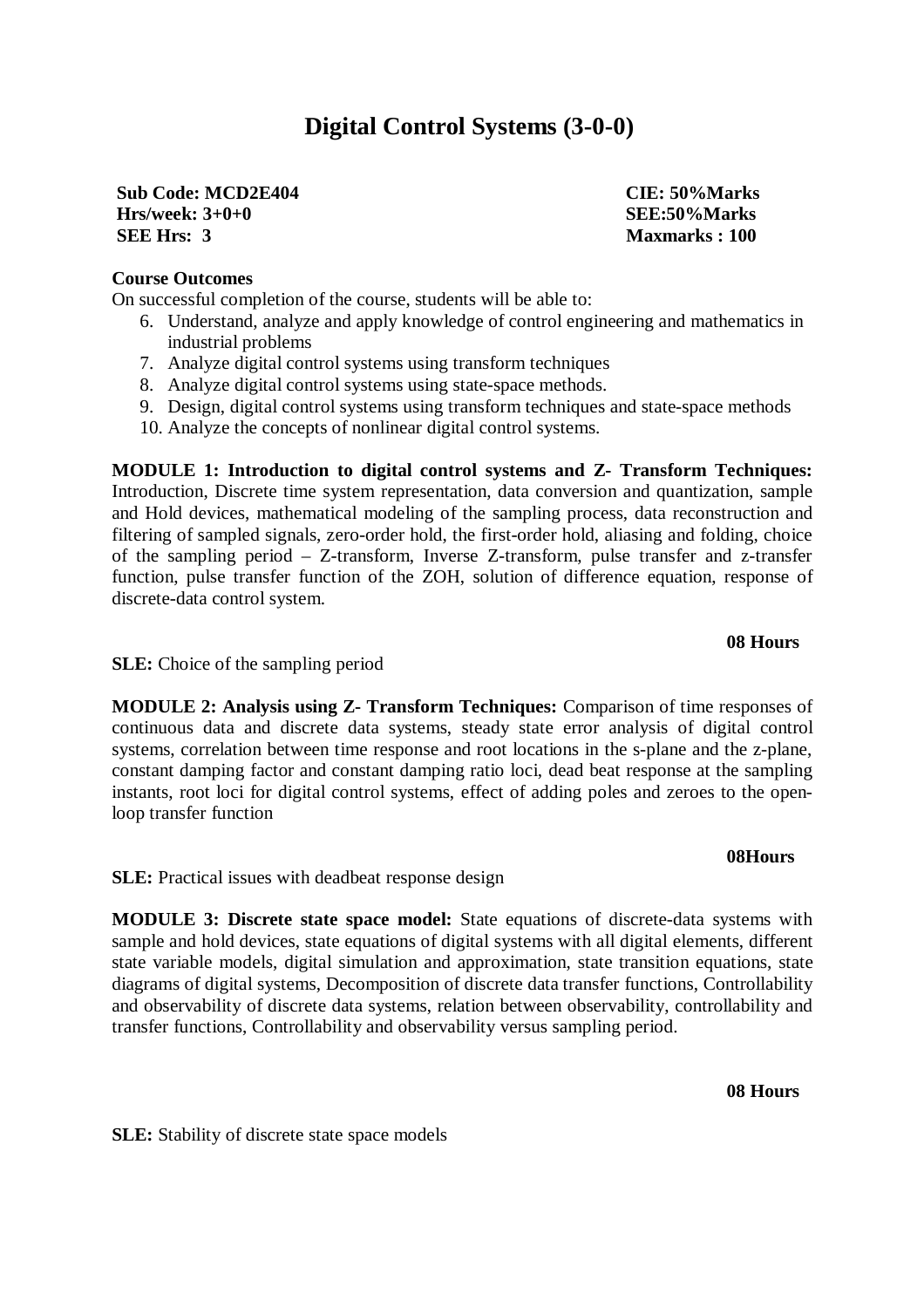**MODULE 4: Discrete state space model- Controller Design:** Controller Design using Discrete-time state model, Pole placement design by state feedback, Full order and reduced order observer design, design of digital control systems with state feedback and dynamic output feedback, realization of state feedback by dynamic controllers. Introduction to Multivariable & Multi-input Multi-output (MIMO) Digital Control Systems

### **08 Hours**

**SLE:** Set point tracking controller

**MODULE 5: Nonlinear Digital control systems:** Discretization of nonlinear systems, Extended linearization by input redefinition, input and state, Equilibrium of nonlinear discrete-time systems, Lyapunov stability theory, Lyapunov functions, Stability theorem, Rate of convergence, Lyapunov stability of linear systems, Lyapunov's linearization method, Instability theorems, Discrete-time nonlinear controller design

### **07 Hours**

SLE: - Extended linearization using matching conditions

# *Text Books*

- *4.* Benjamin C. Kuo, *Digital control systems*, Second *edition (Indian), Oxford University Press, 2012.*
- 5. *Franklin, Powell, Workman, Digital* Control of Dynamic Systems, Pearson Education Third, 2006.
- 6. M. Gopal, *Digital Control and State Variable Methods*, Tata McGraw Hill Publication Limited, 2008.

## *References*

- 4. Ogata, *Discrete-time Control Systems*, Prentice hall, Second edition, 2005.
- 5. M. Gopal, *Digital Control Engineering* New Age International,2006.
- 6. R. J. Vacaro, *Digital Control: A State Space Approach*, McGraw-Hill Higher Education, 1995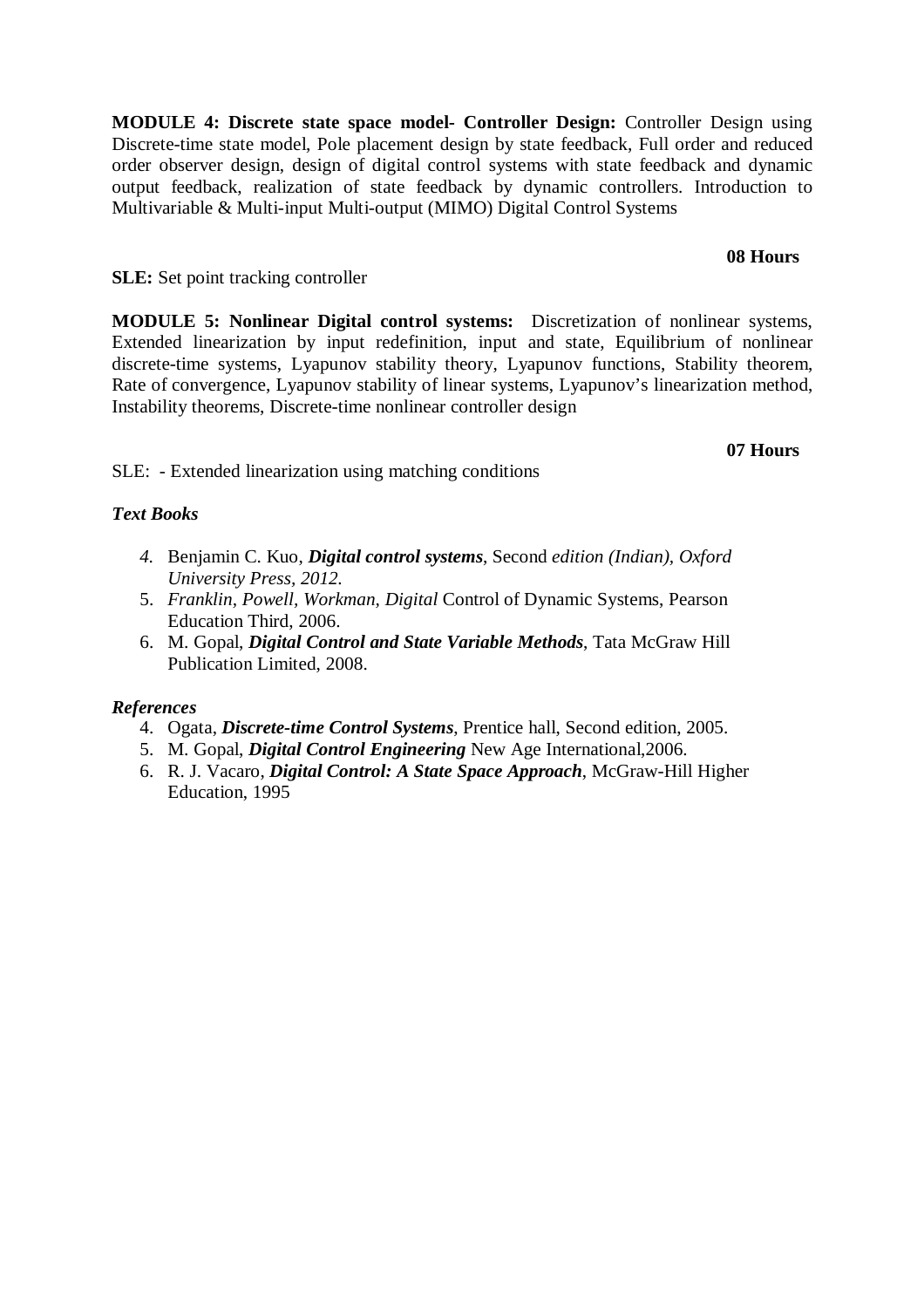# **Finite Element Method of Analysis of Electric Machines (3-0-0)**

**Sub Code: MCD2E304 CIE: 50%Marks Hrs/week: 3+0+0 SEE: 50%Marks SEE Hrs: 3 Max marks:100**

# **Course Outcomes**

On successful completion of the course, students will be able to:

- 1. Know about characteristics parameters of Electromagnetic fields
- 2. Maxwell equations
- 3. Principle of finite element method(FEM)
- 4. Application of FEM to 2 dimensional fields
- 5. Analysis Procedure using Finite element method

**UNIT 1: Outline of Electromagnetic Fields:** Vector Analysis, Electromagnetic Fields-Electric Charge Density, Electric Displacement Field, Current Density Field, Magnetic flux density field, Electromotive force, Vector Magnetic Potential and magnetic field strength.

 **08 Hours** 

**SLE:** Poyinting Vector and Maxwell Stress tensor

**UNIT 2: Maxwell Equations:** Laplace Equation, Poisons equation

### **08 Hours**

**SLE:** Helmholtz equation

**UNIT 3: Principles of Finite element method:** Introduction, Field Problem with boundary condition, Finite element method, Partition of domain, Choice of Interpolating function, Formulation of system

#### **08 Hours**

**SLE:** Classical Methods for Field Problem solution

**UNIT 4: Applications of the finite element method to 2 dimensional fields:** Introduction, Linear Interpolation of function, Simple description of electromagnetic field.

**08 Hours** 

**SLE:** Integration in triangular elements

**UNIT 5: Analysis Procedure using Finite element method:** Introduction, Reduction of the field Problem to a 2 dimensional problem, boundary conditions and computation of solved structure, analytical study of magnetic device**,** Finite element analysis, Computation of solved structure

**07 Hours** 

**SLE:** Statement of problem for Electro Magnetic devices

# *Text Book*

1. Nicolola Bianchi **"***Electric machine Analysis using finite elements***"**,Taylors and Francis, 2005.